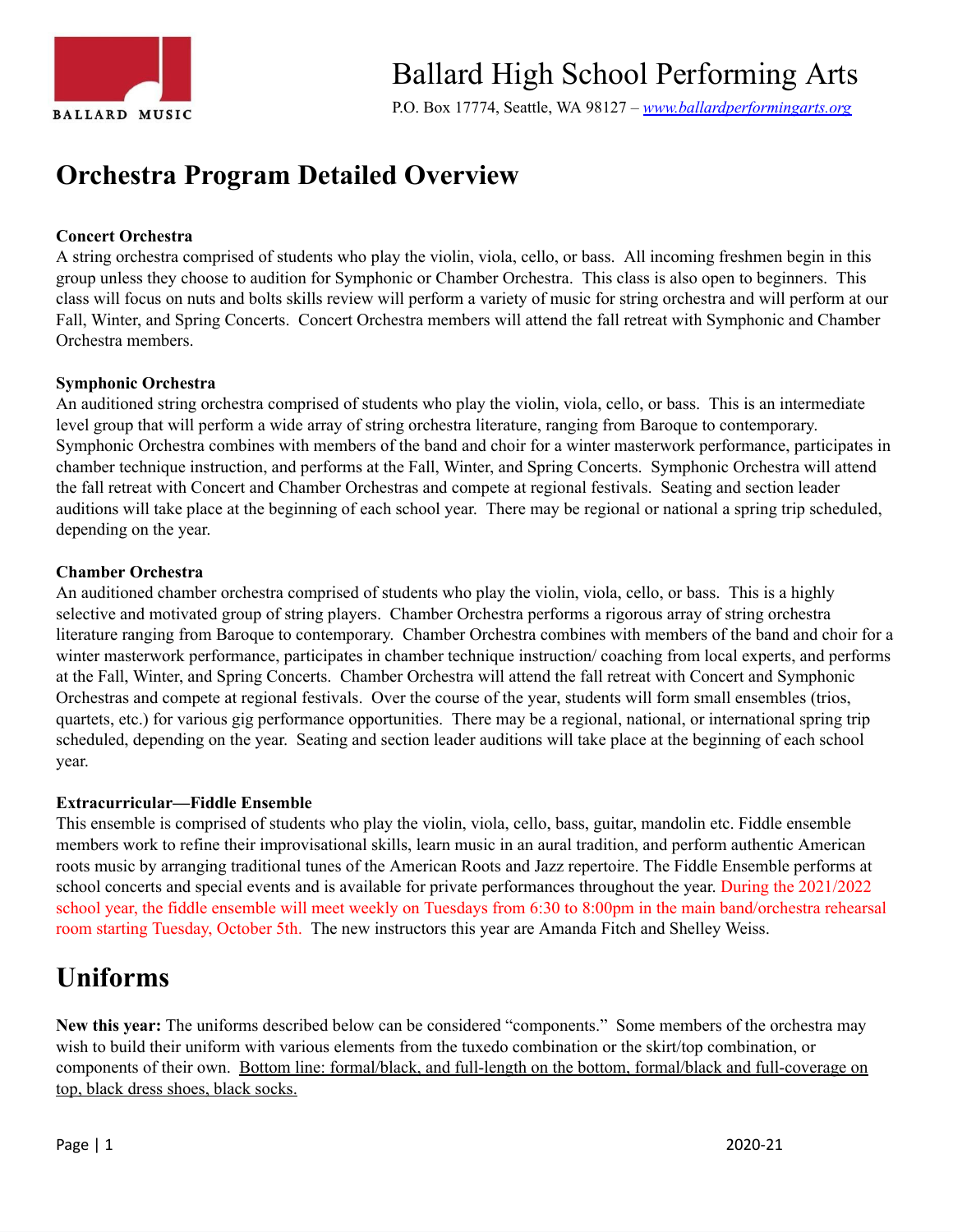

P.O. Box 17774, Seattle, WA 98127 *– [www.ballardperformingarts.org](http://www.ballardperformingarts.org/Home.aspx)*

#### **Men's Concert Uniforms**

Owned and maintained by the Ballard Performing Arts and is loaned to students for the school year and kept at home. Tux jacket and pants, bow tie, cummerbund, garment bag, and hanger *All men will be measured by a professional on a date TBA.* Students must provide: Black socks, black dress shoes (no tennis shoes), tux shirt, cufflinks, and studs*.* Tux shirts, cufflinks, and studs are available to purchase from Ted Brown Music, 1006 NE 50<sup>th</sup> St, 206-622-0171. The tux shirts cost \$19.99.

#### **Women's Concert Uniforms**

Owned and maintained by the Ballard Performing Arts and is loaned to students for the school year and kept at home. Black velvet top, black satin skirt and garment bag, and hanger

*Fitting will be on a date TBA.*

Students must provide Black, low heeled, closed-toe dress shoes, and black hose*.*

#### **T-shirt**

All orchestra students will have the same t-shirt, which comes included with the annual fee. This shirt is worn on trips and at informal events where formal attire is not required.

### **Fees**

#### **Music Department Annual fee**

*\$155 yearly fee paid by all orchestra students, due September 25, 2021.* Each year we ask that all students pay a Music Department annual fee to help cover the cost of our operating expenses—sheet music, festival fees, transportation, uniforms, t-shirts, instrument repair, and uniform cleaning and maintenance. As many of you know, the Seattle Public School District funds only the teachers' salaries. Running a professional quality music program requires significant support from our community. We are grateful to our Ballard Performing Arts community and deeply appreciate your support. Orchestra students may participate in band and/or choir groups without paying another fee. Jazz Bands, Fiddle Ensemble, and percussion class include separate fees.

#### **Orchestra Camp**

For 2021, Orchestra camp will be a day trip to Camp Burton on Saturday, September 18. Orchestra camp is typically held one of the weekends in September (Friday through Sunday) at an off site location. Camp includes all members of Chamber, Symphonic, and Concert Orchestra. Camp provides orchestra students with intensive and focused solo, sectional, and ensemble study. Students will get to know each other, set goals, learn new music, sight-read, and work in solo and group performances. They will also improve listening skills with the help of individualized instrument coaching.

#### **Fiddle Ensemble**

Fiddlers fee is *\$200, to cover coaching costs.*

#### **How to make payments**

Pay online - this is the preferred method. There are no extra fees and you will receive a receipt. You can also review if payment was made by checking over your credit card statements. For payment link, go to <https://www.ballardperformingarts.org/orchestra-1>.